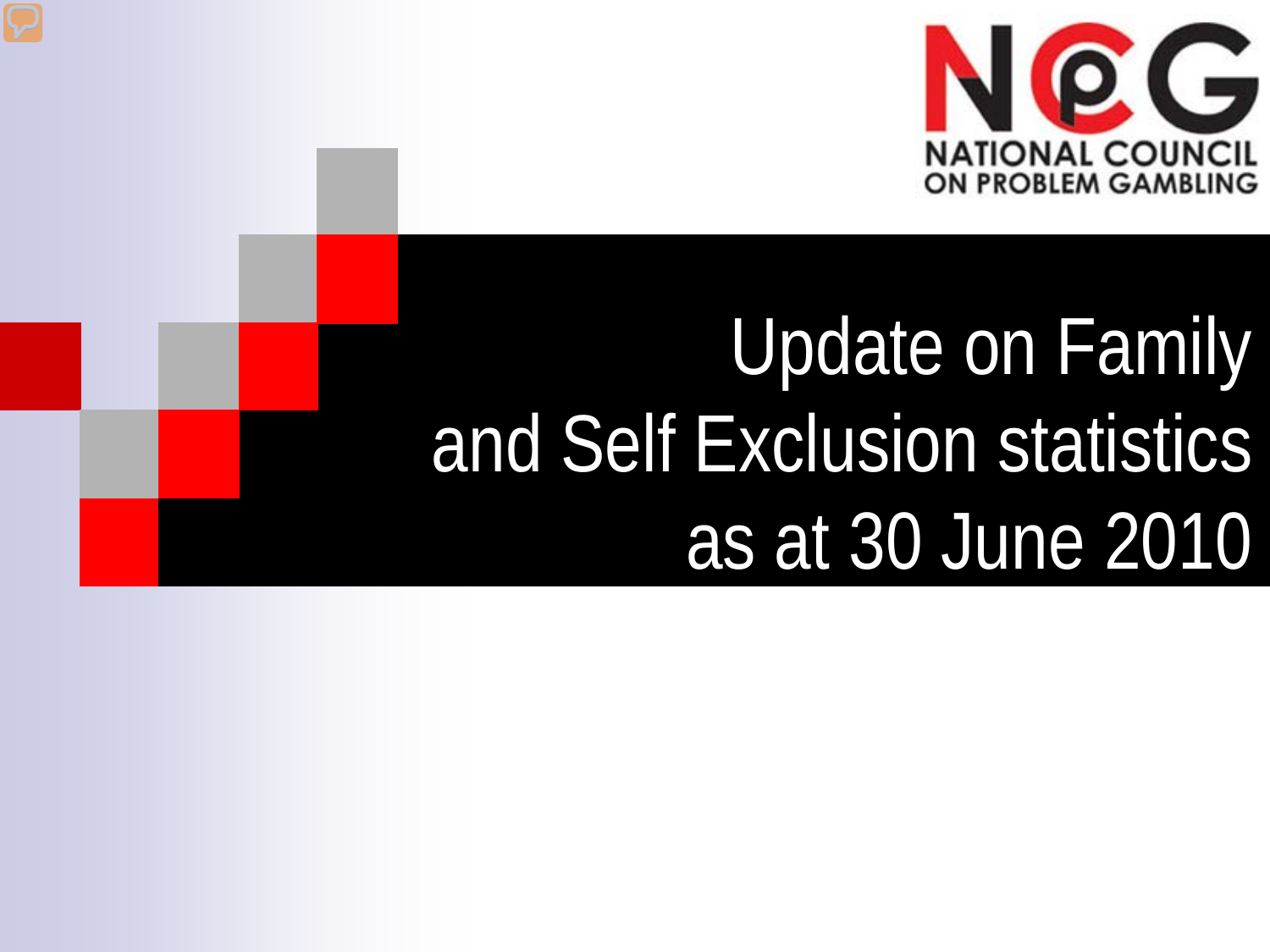## Casino Exclusions

- Since family exclusion orders were made available (April 2009), NCPG has received 148 applications and issued 123 orders
- 1,546 self-exclusion applications received, as at June 2010, of which 88% (1,360) were received after the first casino opened.

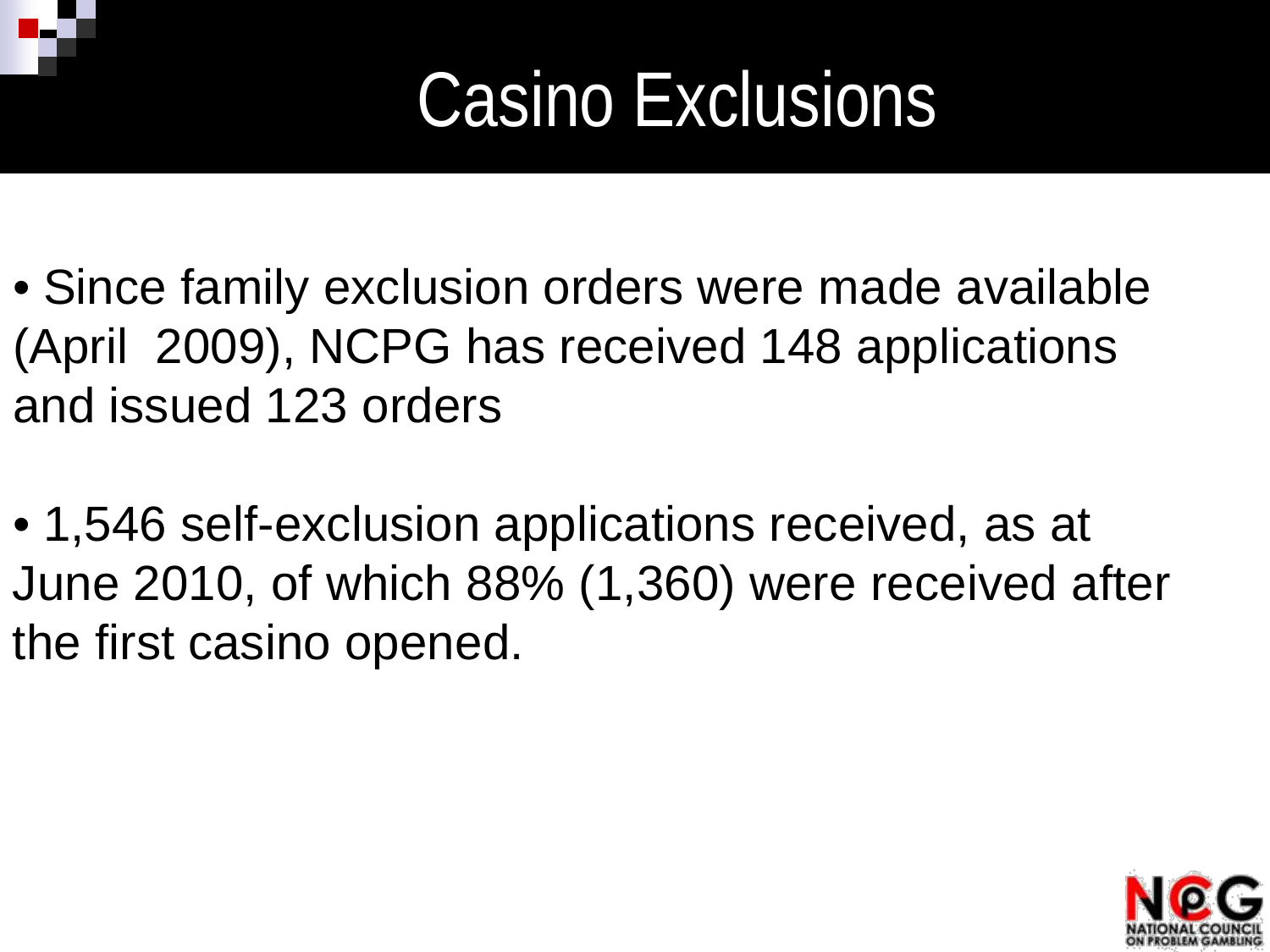# Family Exclusions



Family Exclusion Orders - Total

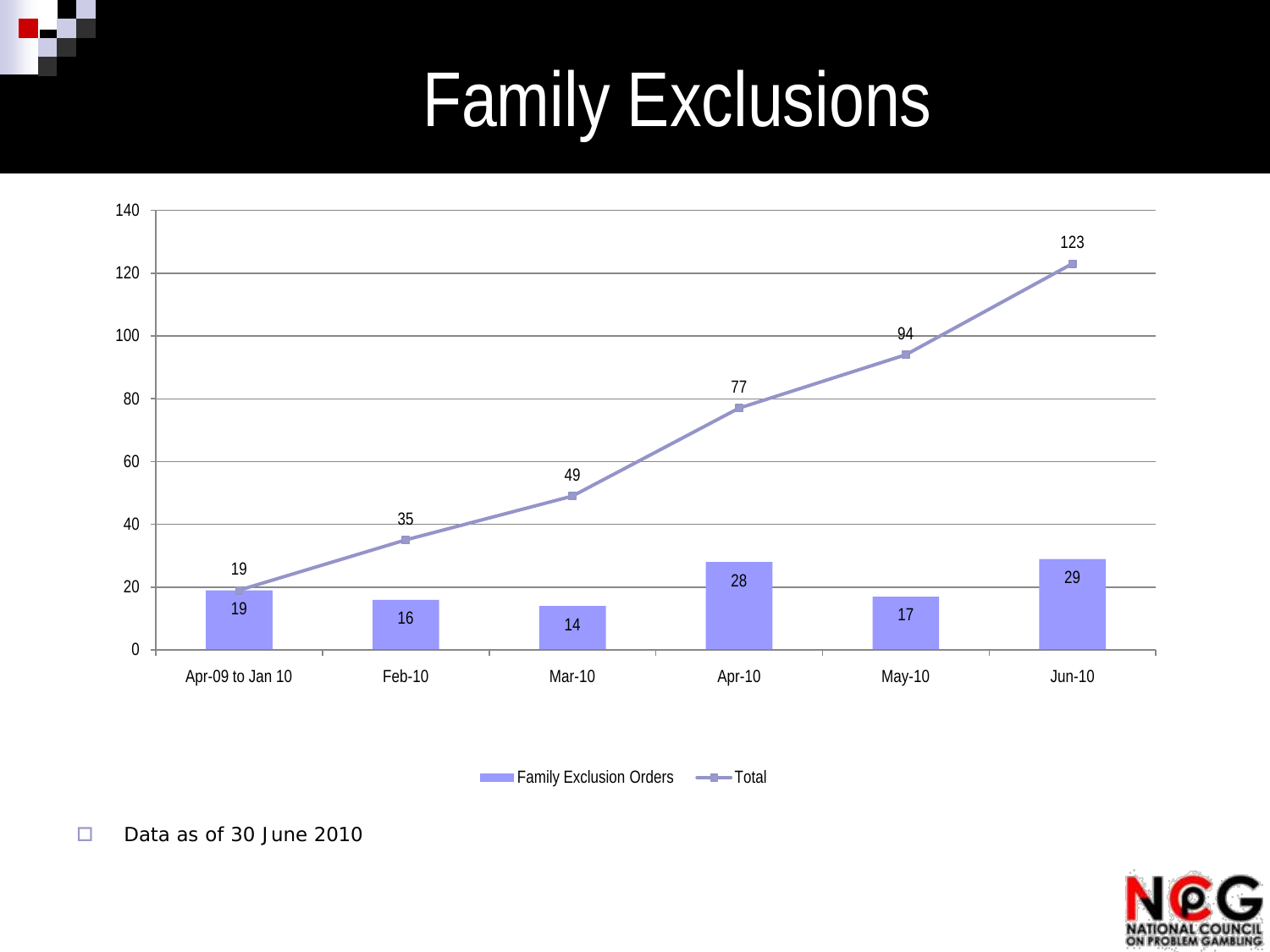Family Exclusions - 123 Respondents



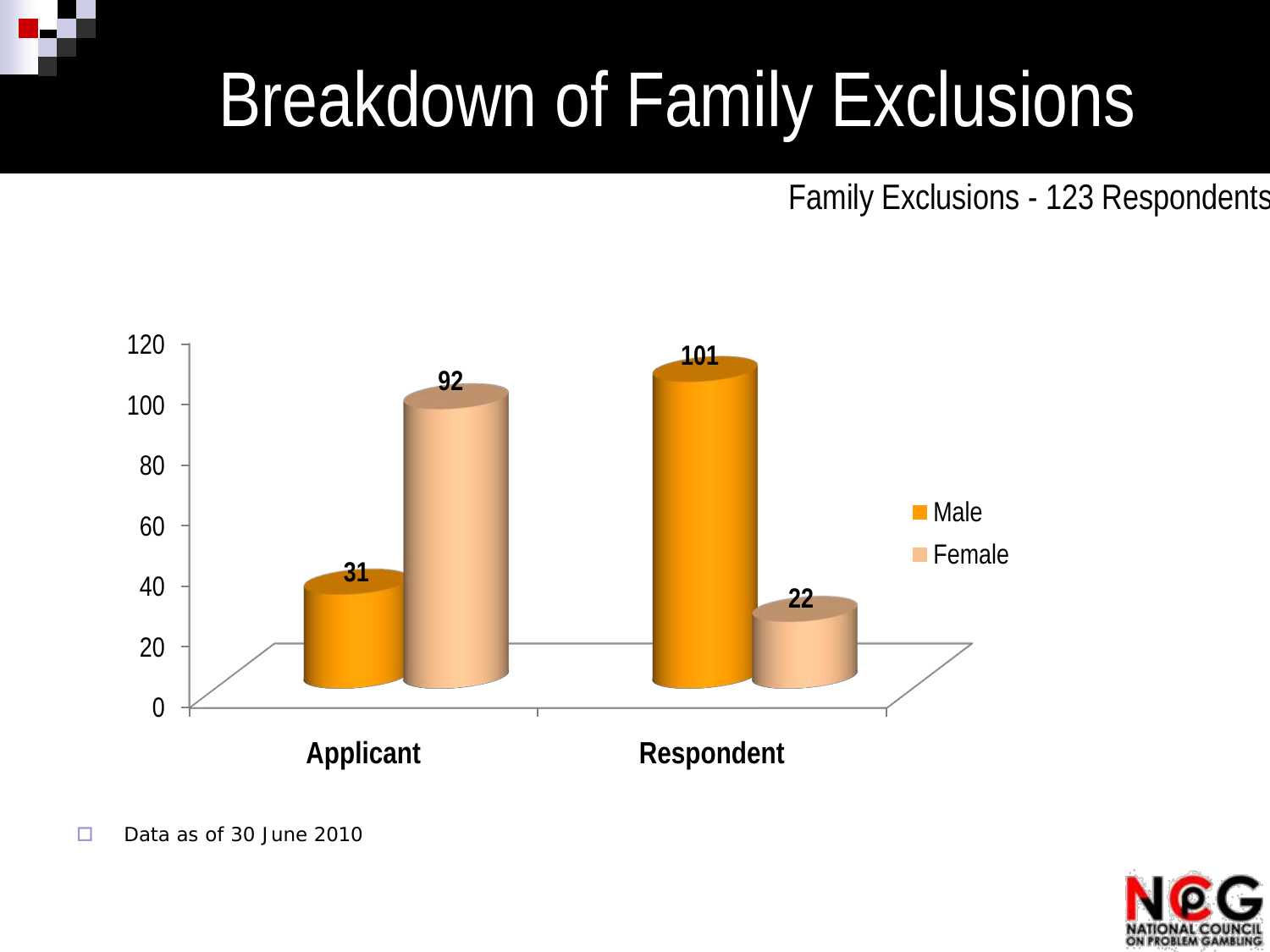Family Exclusions - 123 Respondents



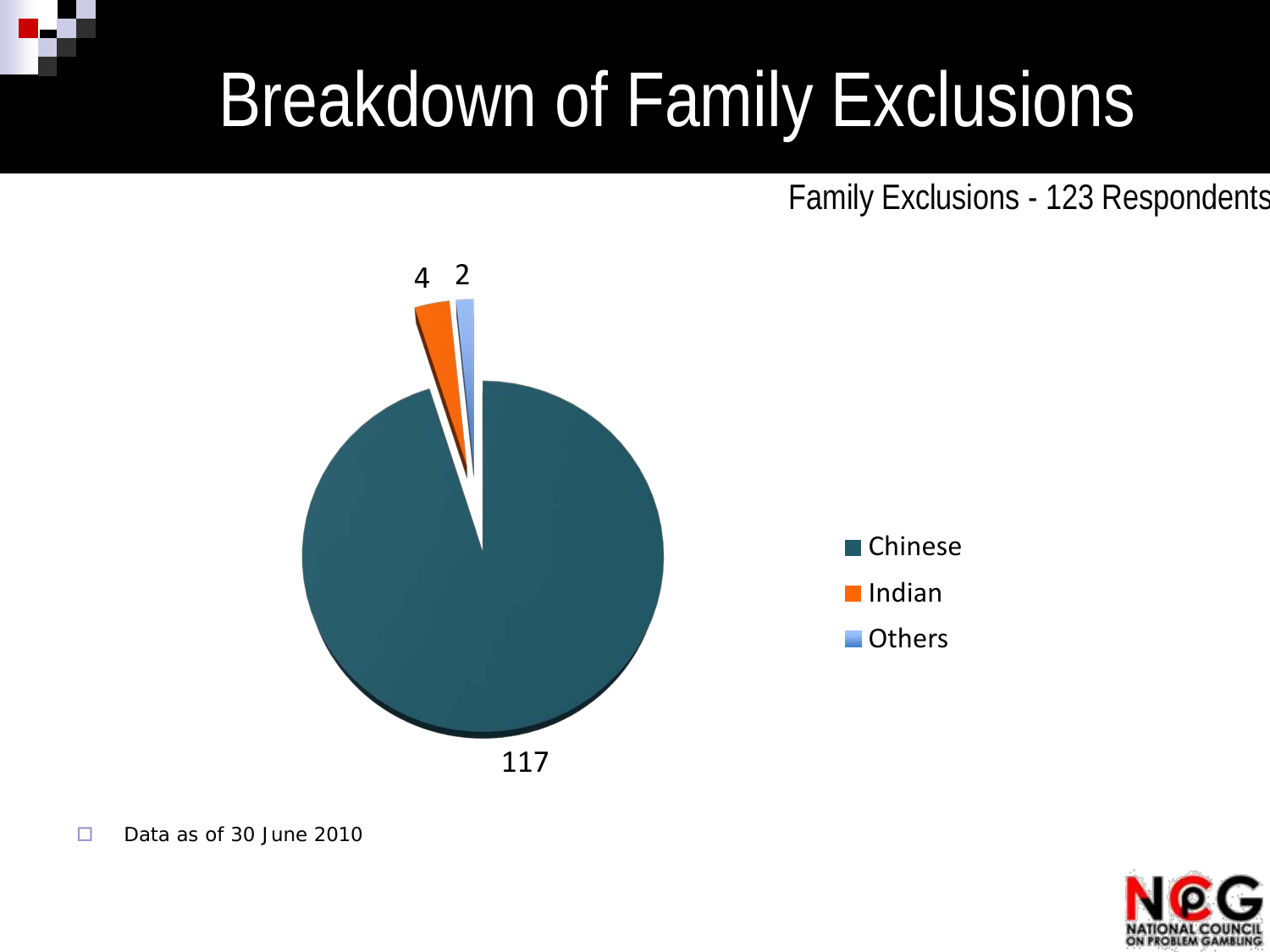#### Family Exclusions - 123 Applicants

#### **AGE RANGE (APPLICANTS)**



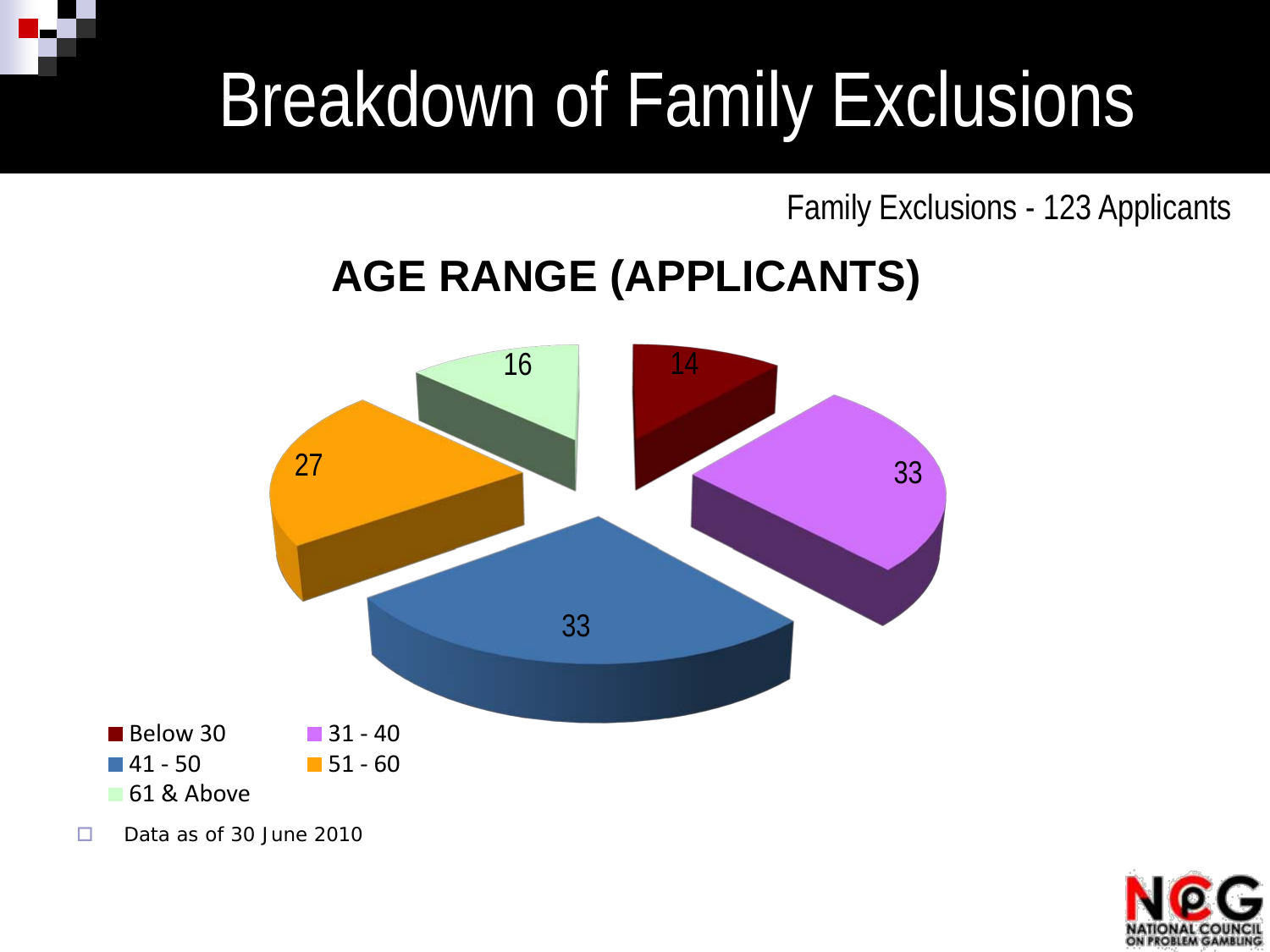Family Exclusions - 123 Respondents

### **AGE RANGE (RESPONDENTS)**



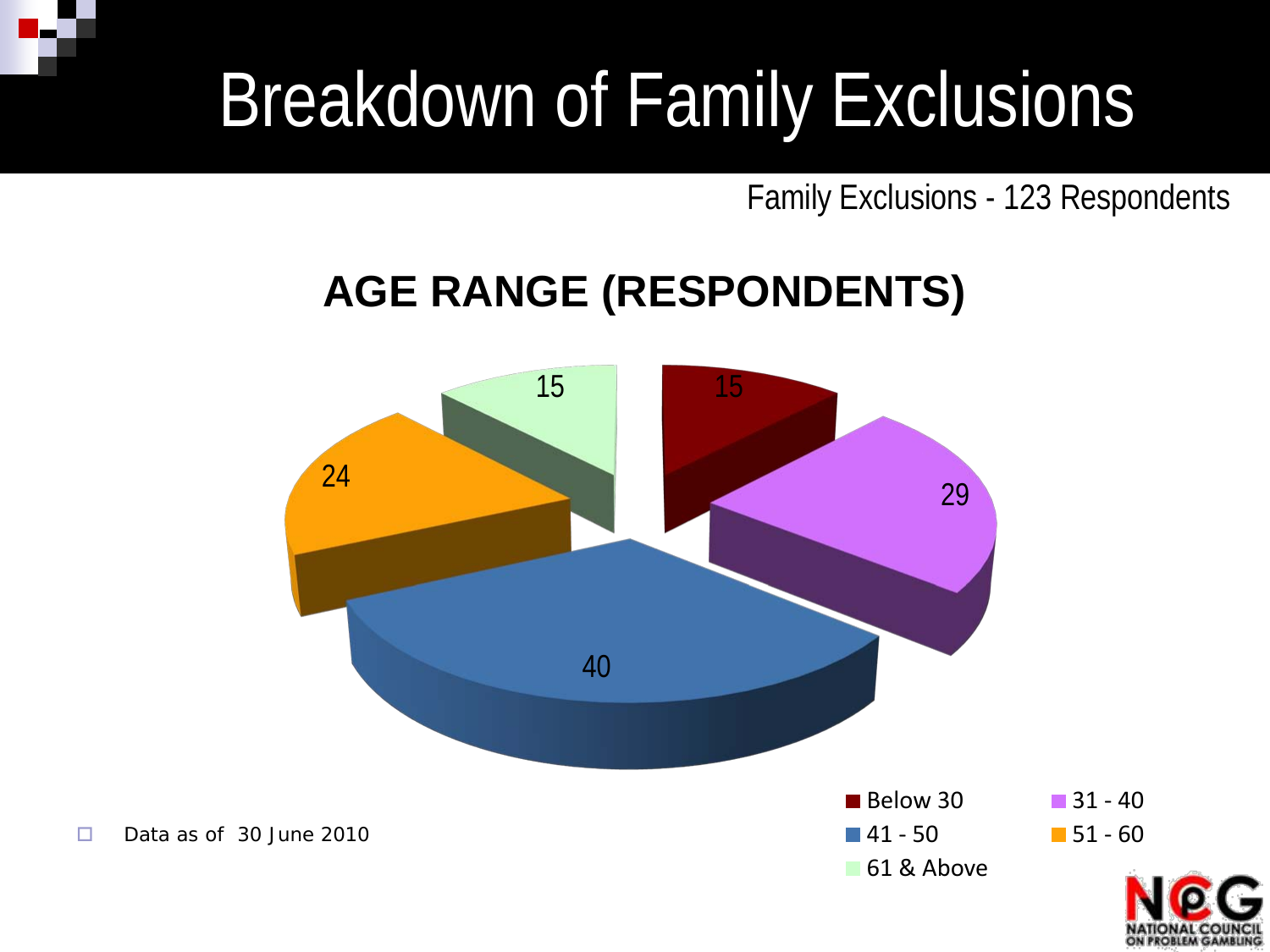Family Exclusions – 123 Applicants

### **EMPLOYMENT STATUS (APPLICANTS)**



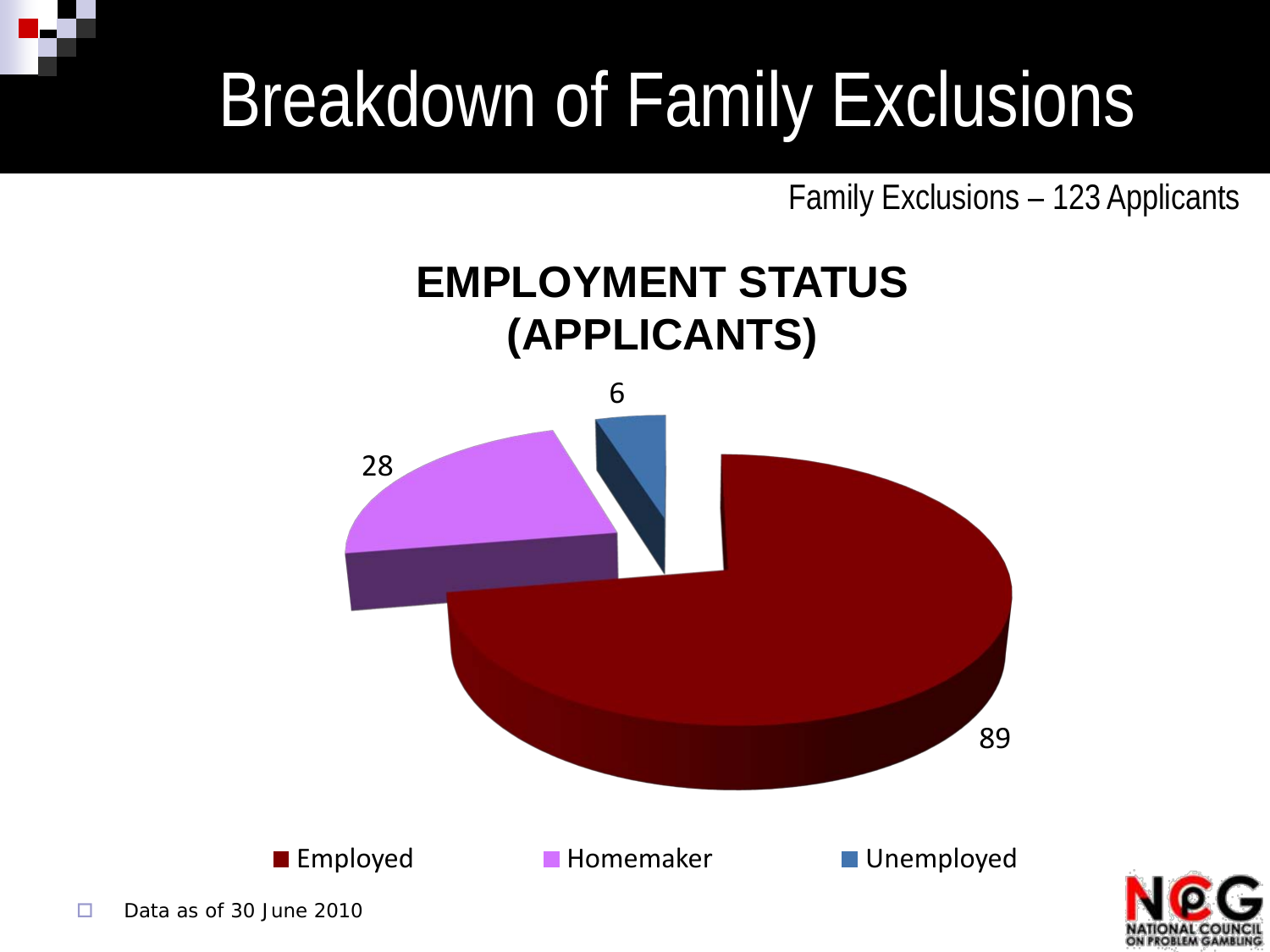#### Family Exclusions - 123 Respondents

#### **EMPLOYMENT STATUS (RESPONDENTS)**



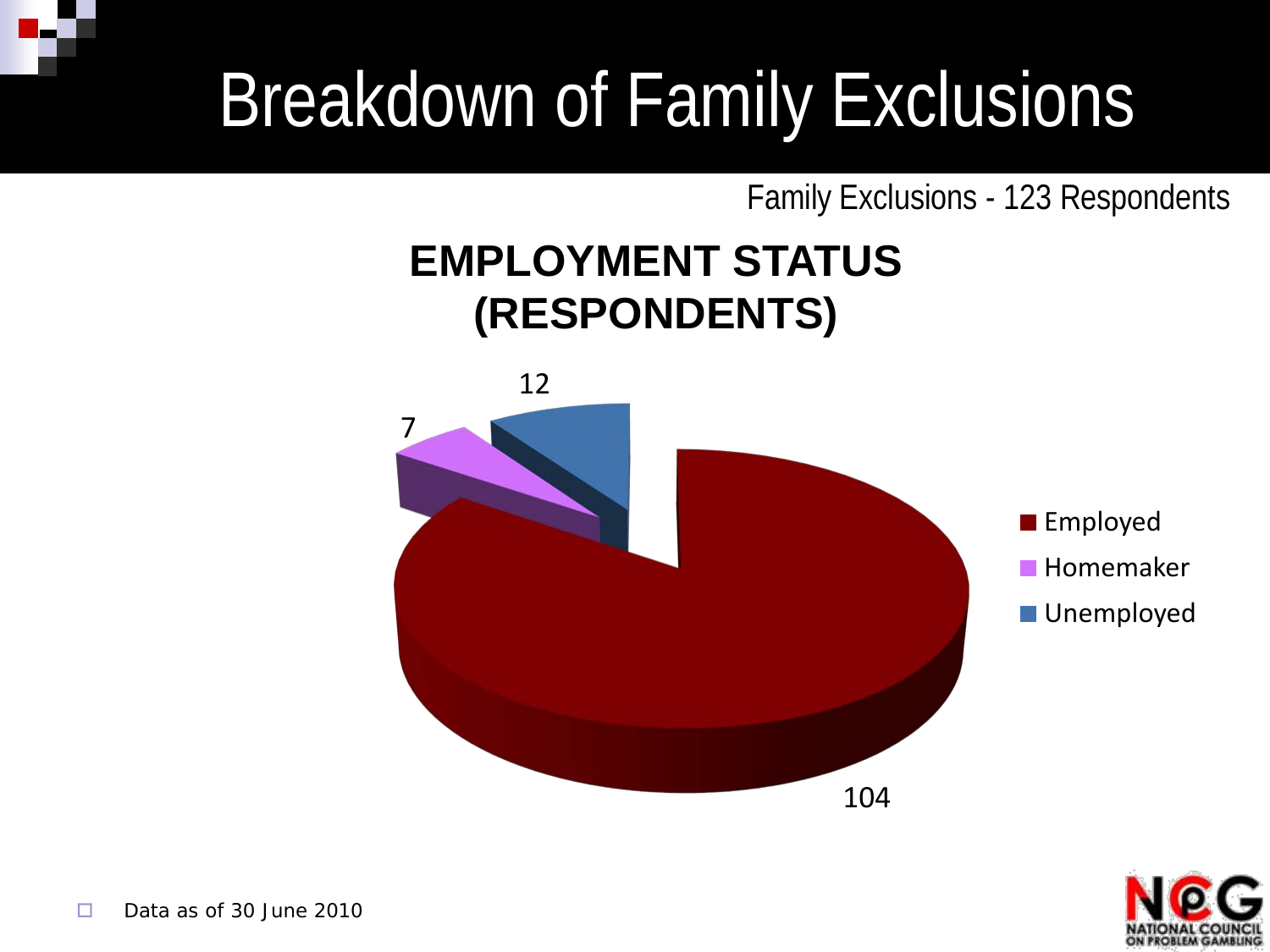Family Exclusions – 123 Respondents

#### **APPLICANT**

|                | <b>Husband</b> | <b>Wife</b> | <b>Parent</b> | <b>Child</b> | <b>Sibling</b> |
|----------------|----------------|-------------|---------------|--------------|----------------|
| <b>Husband</b> |                | 38          |               |              |                |
| <b>Wife</b>    | 6              |             |               |              |                |
| <b>Parent</b>  |                |             |               | 27           |                |
| <b>Child</b>   |                |             | 26            |              |                |
| <b>Sibling</b> |                |             |               |              | 26             |



**RESPONDENT**

RESPONDENT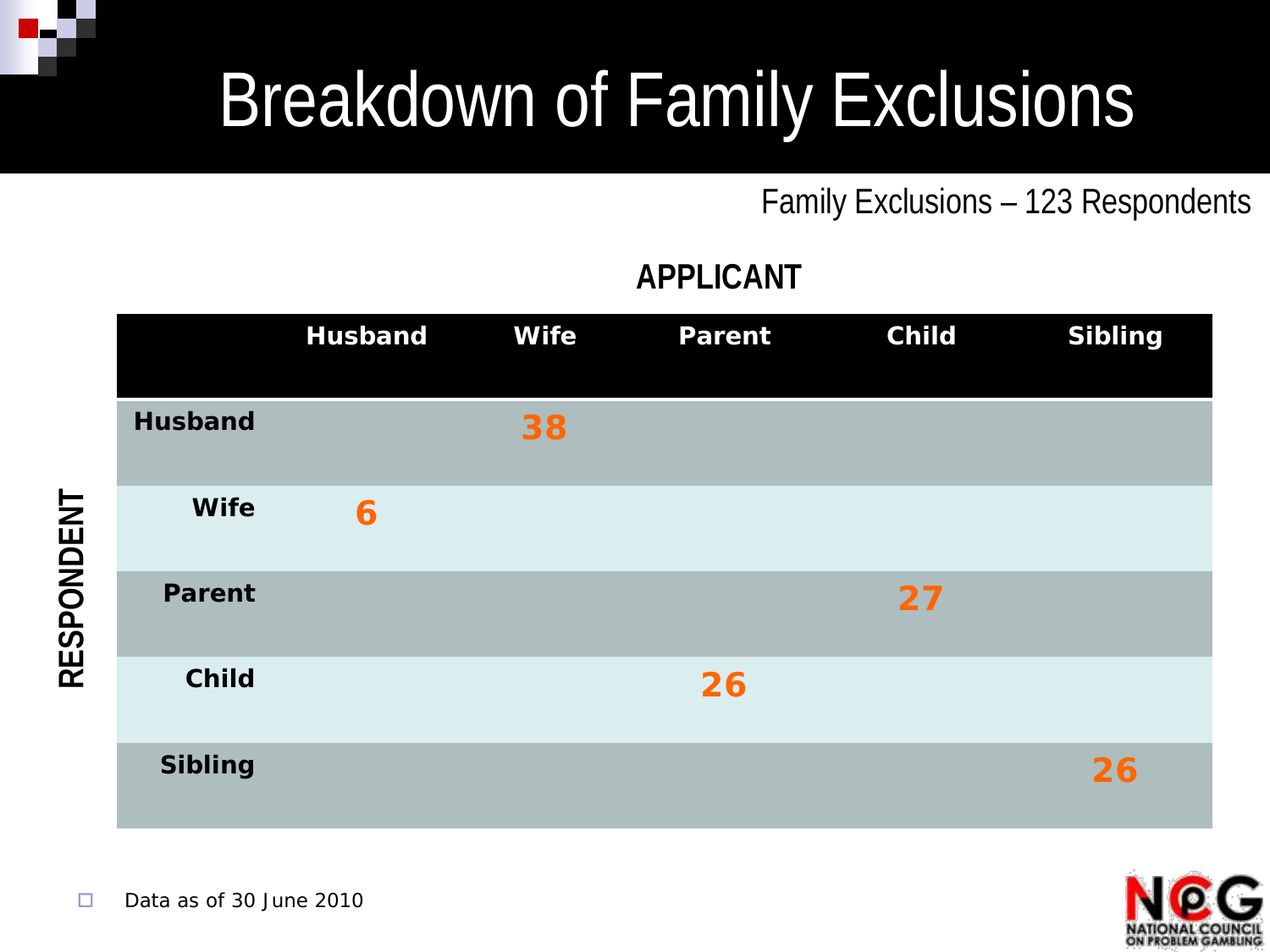### Self Exclusions

#### **No. of Casino Self-Exclusion Applications**



Self-exclusions - Total

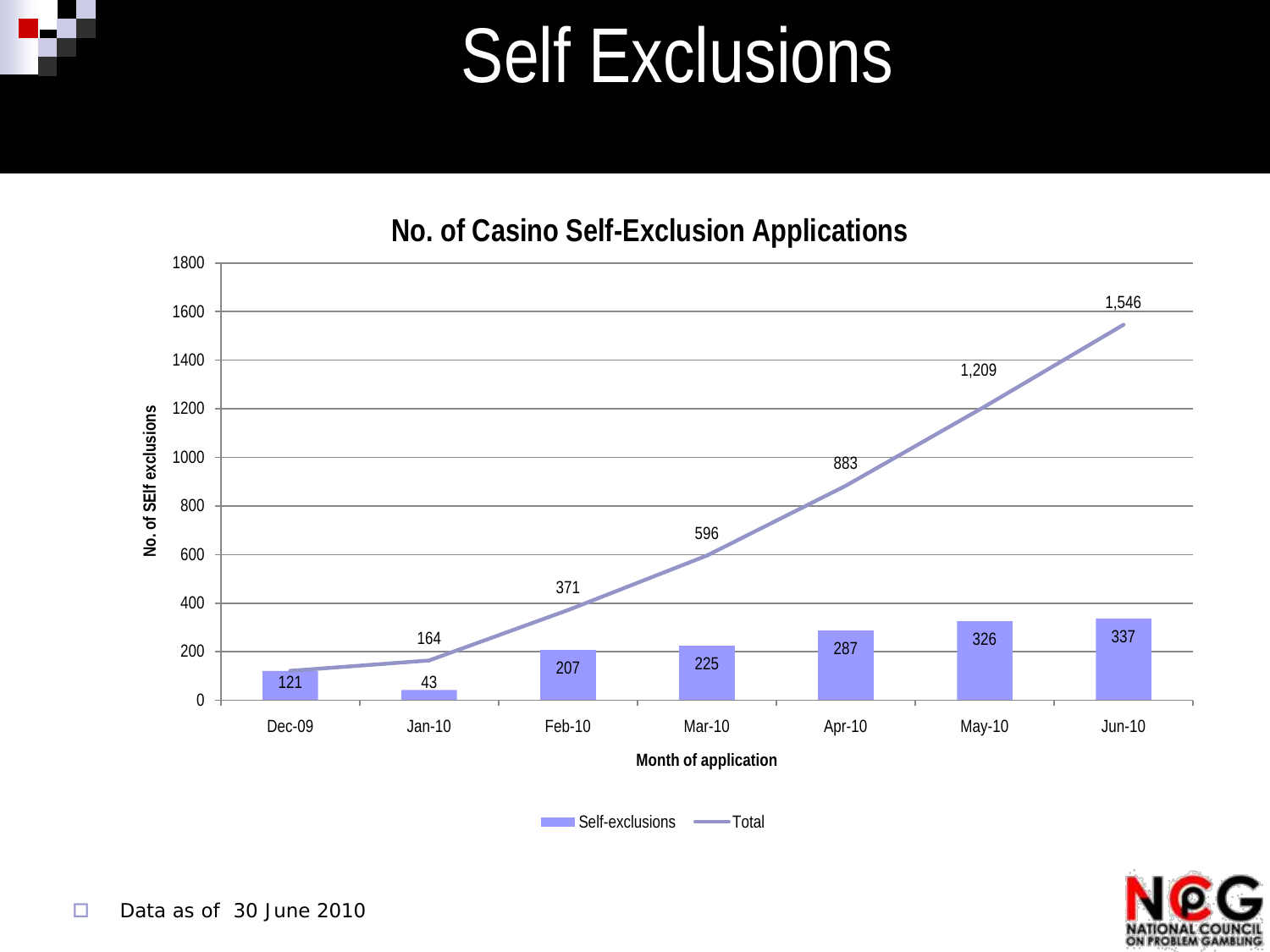Self Exclusions – 1,546 Applications

#### **GENDER**



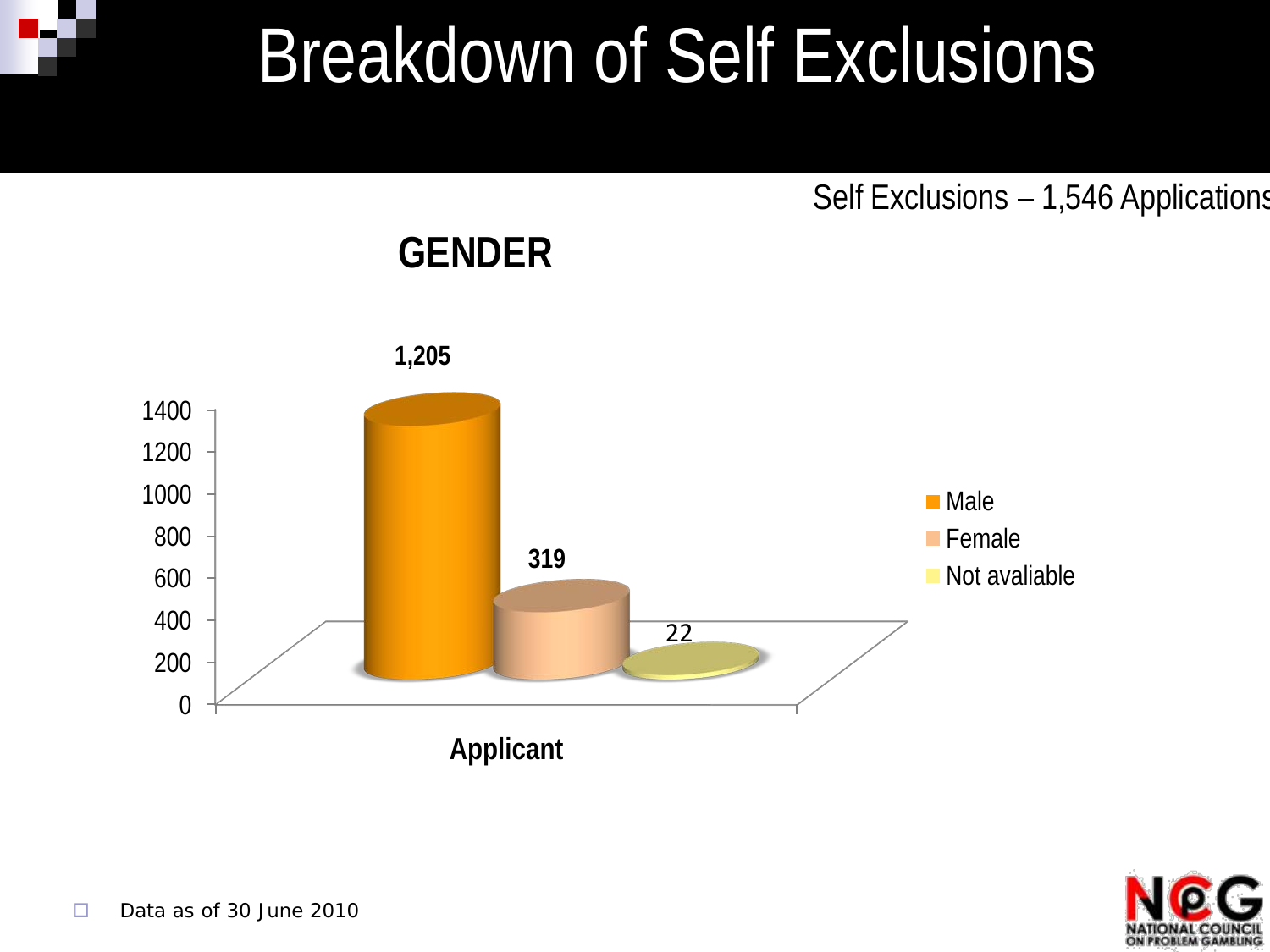Self Exclusions – 1,546 Applications



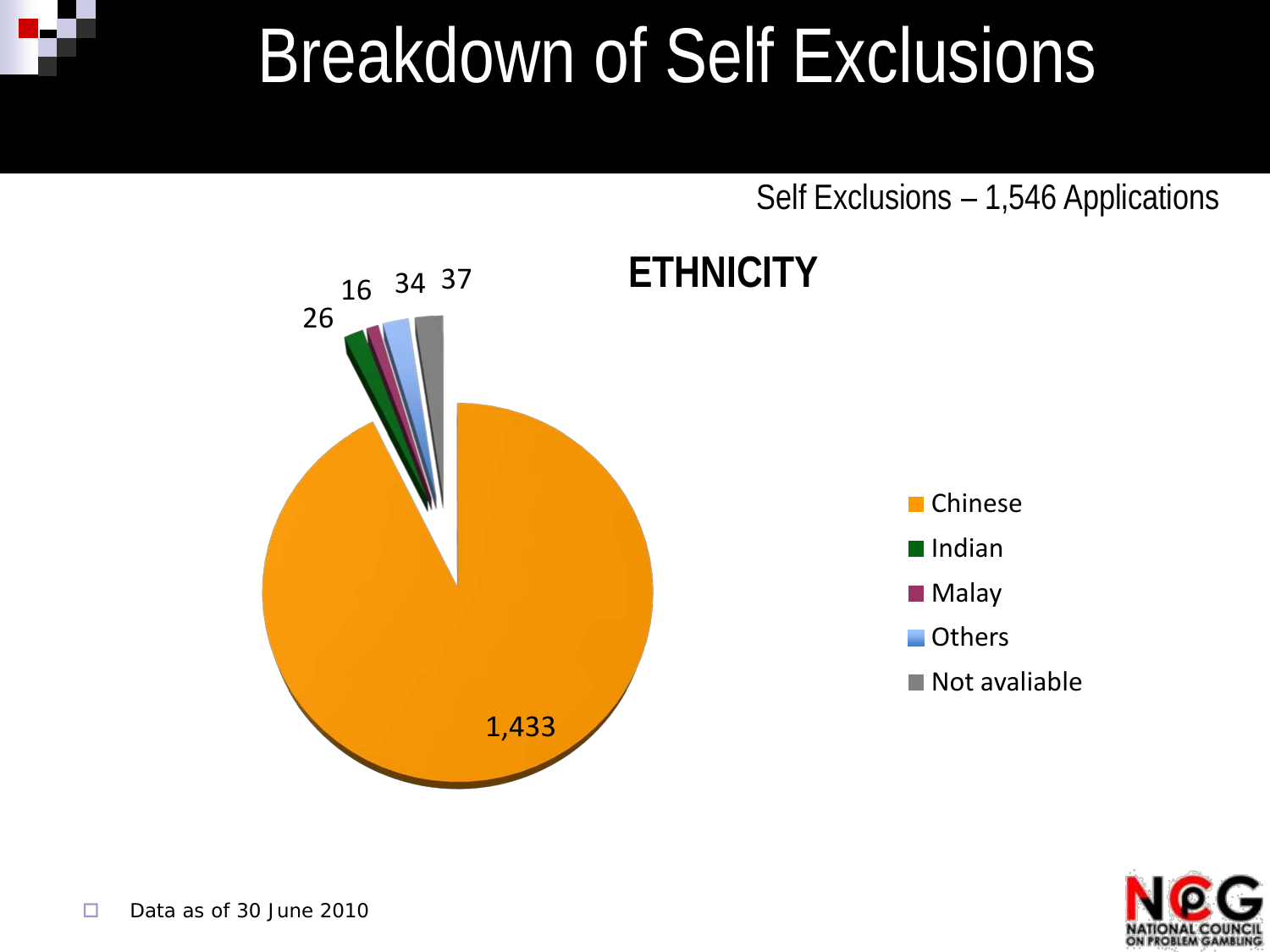

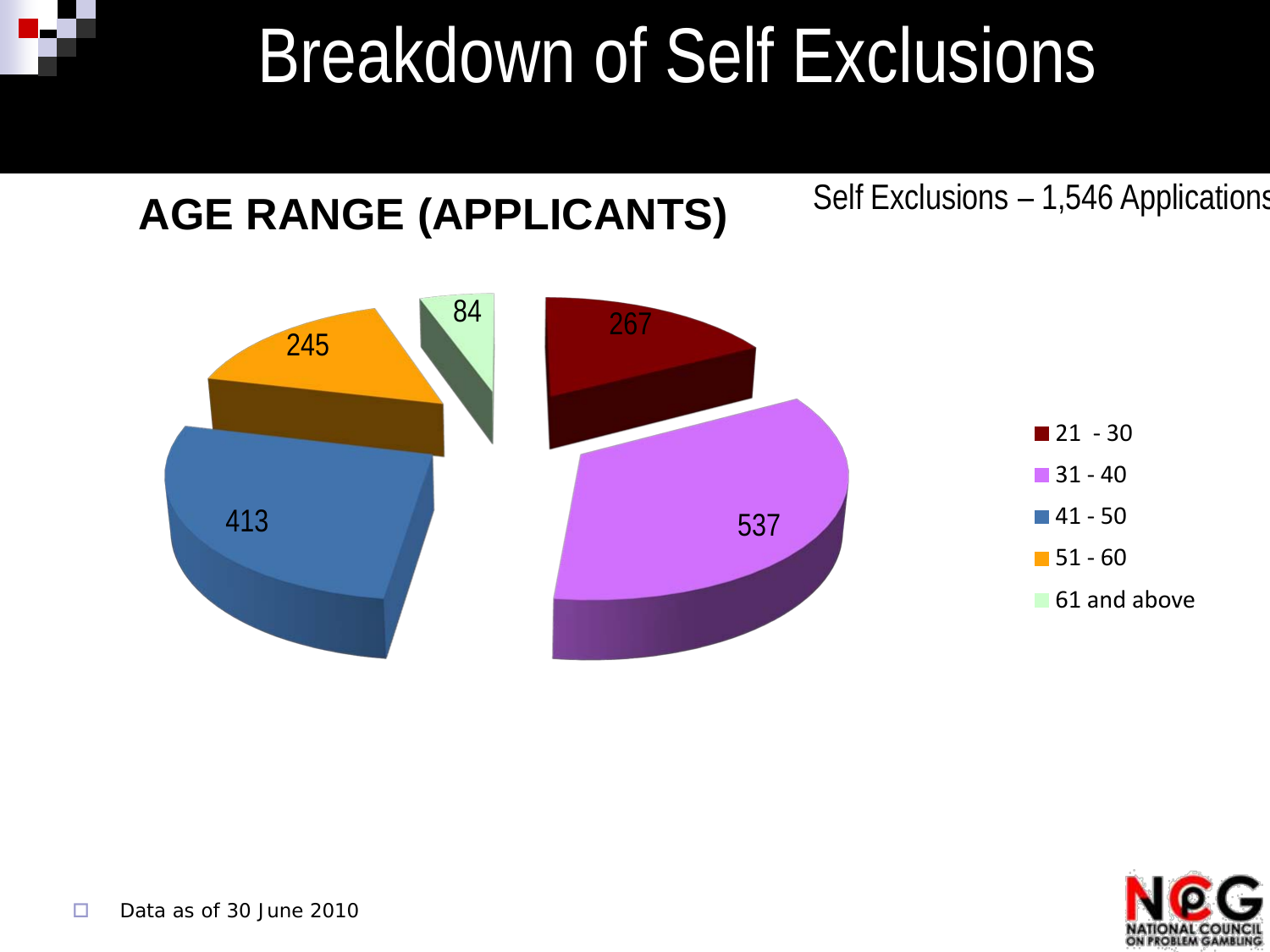#### Self Exclusions –1,546 Applications

### **EDUCATION (APPLICANTS)**